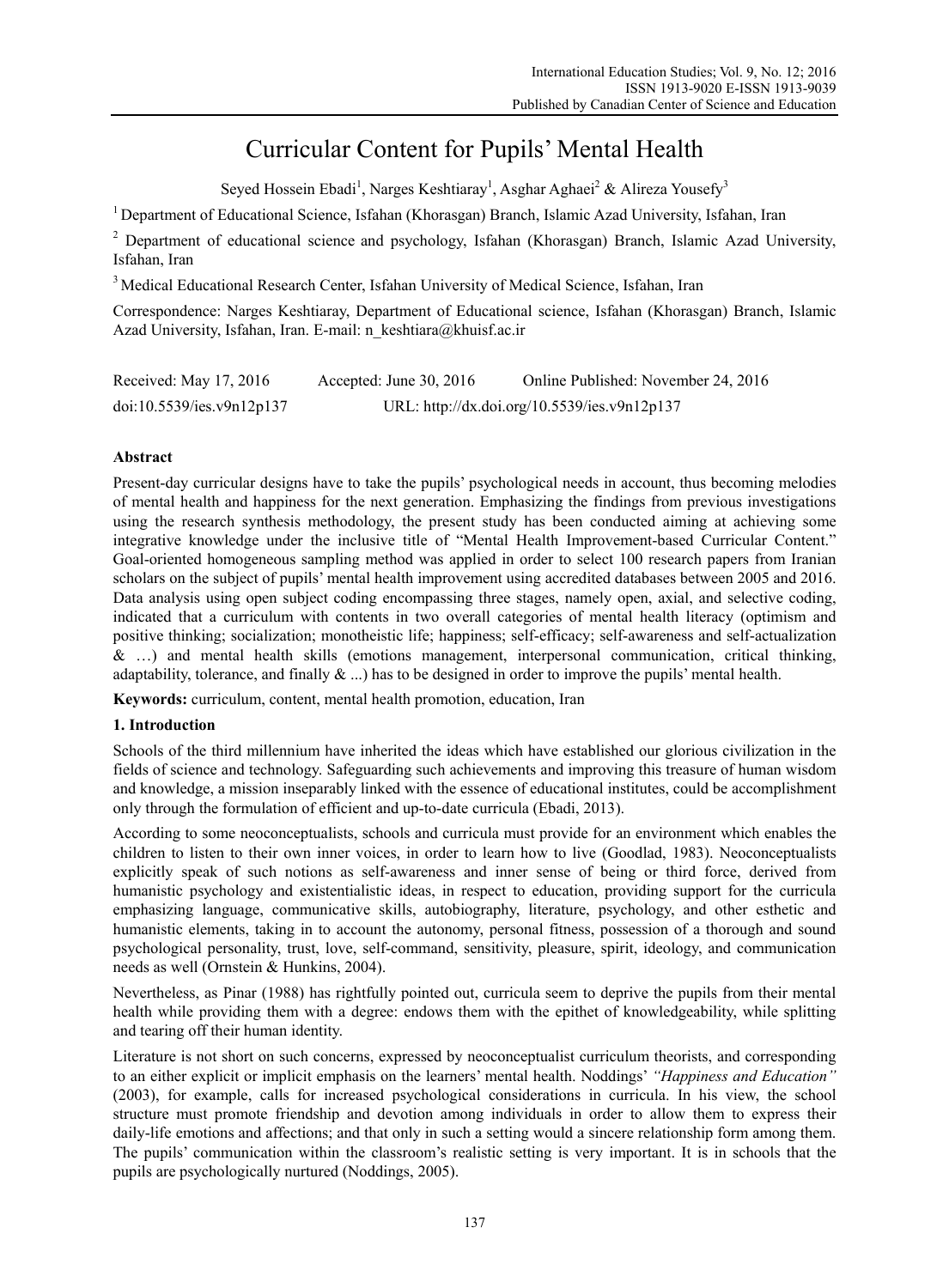Achieving such an invaluable goal requires knowledge and awareness of human psychological traits on the part of those involved in education so that they would be providers of health instead of consciously neglect the pupils' psychological needs which not only put them on the road of growth and self-actualization, but also would expose them to serious mental damage. Thus, the curricula's disrespect for mental health improvement would be construed as a sinful withdrawal from humans' growth process and disregard for the mission of assisting them on the route to the summit of self-actualization intended by Maslow.

## *1.1 Introducing the Problem*

By entering the third millennium, mankind has faced a new perspective in terms of welfare and advancement. Currently, the expectations have grown; and suffering and failure are not acceptable any more. The conflict raised by incredible advancement in science and technology on the one hand, and the challenges faced by industrialized societies on the other, have confused the peace-seeking human beings, who have been captured among the gear wheels of their own industrial creation, with their mental health at risk, and with physical, mental, social, and spiritual welfare becoming their major concern. An indication of such a concern is the WHO's strategic theme for 2001 calling for bringing to an end the negligence of mental health and providing care to it, wisely placing the schools across the globe in the center of such an endeavor.

This strategic view considers the school as an environment where children experience competence, success, giving and receiving love, isolation, rejection, etc. They also learn to be successful if they want to be valuable. Given such facts, the children's attendance must be appreciated and expectations must grow beyond the schools' traditional roles. Schools must play a significant role in ensuring the pupils' mental health (Ganji, 2015). Especially, if this were neglected either consciously or unconsciously, not only such a pertinent expectation would become unachievable, but also would present the children with a variety of psychological challenges and issues.

Such facts led to the design of the WHO's Health Promoting School (HPS) program (2001), aiming at updating the pupils', parents', and school personnel's health-related information, was taken into account as an extension of the WHO's Health for All by the Year 2000 and the UNESCO's Education for All program, pioneering a universal movement toward a consideration for mental health in school. The WHO's main idea in making this an inclusive program was the notion of All for Health. In other words, schools may adopt the main position in the society to convey basic skills toward the citizens' mental health improvement (WHO, 2015). The present investigation tries to explore the nature of mental health improvement-based curricular contents.

#### *1.2 Importance of the Problem*

Mental health is an important measure of societal health with an invaluable effect in ensuring its dynamism and efficacy. Thus all nations have considered the role of schools and curricula, providing for specific programs to enhance their citizens' mental health. A brief examination of such programs indicates that most nations especially the U.S. (Roeser & Eccles, 2014; Herian, Tay, & Hamm, 2014), Canada (Stein et al., 2014; J. Cumming & E. Cumming, 2014), Australia (Askell-Williams & Cefai, 2014), the U.K. (Bonell et al., 2014), France (Temcheff, 2014; Han & Weiss, 2014) have come to believe that the key to societal mental health enhancement lies in schools and their curricula. According to the American Mental Health Foundation, schools have a significant role in mental health and diagnosis of related issues in their early stages. Schools may enhance the children's emotional and social development as well as their mental wellness (cited from Atkinson & Hornby, 2008).

School and its curriculum may, on the one hand, be the main channel for receiving education and enabling skills in the mental health area for the pupils as a large portion of community; and on the other, it may play a central role in the practical network of mental health education for the entire community – through the said pupils as little ambassadors of mental health. No doubt, as research has shown, the new generation's mental health enhancement through the curricula is a wise investment for future generations which along with economic development, will face unimaginable industrial advancements which if accompanied by growing conflicts, bewilderment, depression, anxiety, and psychological consequences thereof, will turn the world, with all its beauty, into a prison for humanity. This means that the future generation, compared to the present one, will need more capabilities in order to establish, retain, and enhance its mental health.

With an understanding of such a need, and using feedback from pupils' and parents' expectations, the latter longing to develop the capabilities needed by their children for leading a healthy and quality life, which is the core of mental health notion, schools are considering a revision of their curricula. This change is in line with the major concerns of educational system toward raising healthy, useful, and vivacious individuals which require the development of capabilities associated with the establishment of self-confidence, self-respect, regard,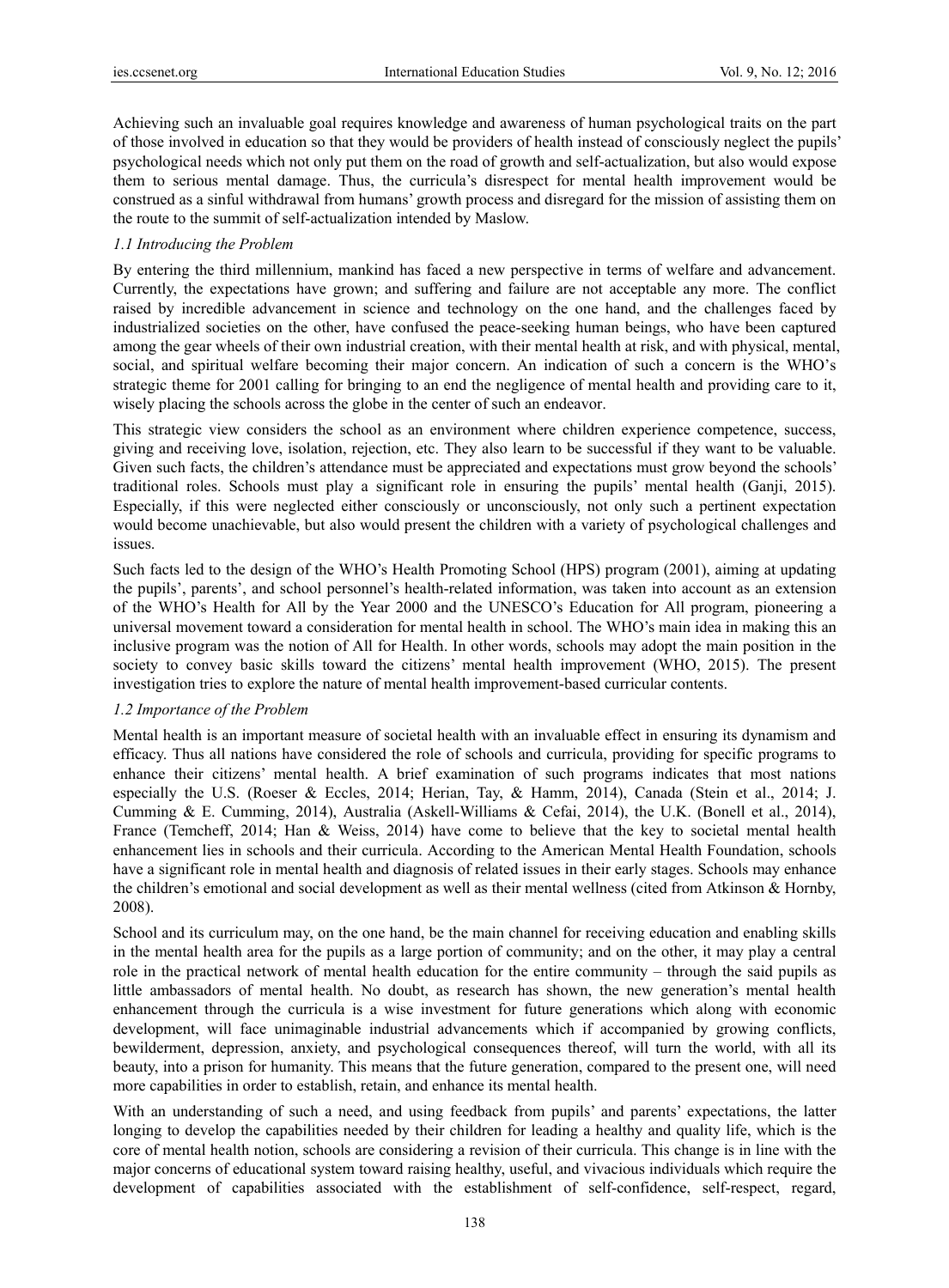self-actualization, spirituality, self-efficacy, dynamic and transcending self-awareness, autonomy and option, efficiency and competence.

Obviously, the schools in the third millennium have become such an ordinary part of daily life that sometimes their unique and astonishing role is neglected. The task of bringing wellness, happiness, welfare, and health to the young people' lives have been assigned to these institutes which have a significant mission to make mature and self-confident, and to educate individually different humans. Therefore, schools form the foundation for success; and mental health improvement-based curricula must be included in their agenda (Glover et al., 1990).

Curricular neoconceptualists' guidelines, humanistically oriented toward the pupils' growth and excellence, are innovative and conscious endeavors aiming at making school a place where the learners' mental health could be provided for and enhanced. Emphasizing the teachers' affectionate practice in their own realm and establishing a care-based relationship with their pupils along with the attention and affection as Hübner intended, are some of such guidelines. Hübner considers love, attention, and affection to be the essence of pedagogy (Fat'hi-vajargah, 2013).

In the view of experts, designing a mental health-oriented curriculum would lay the groundwork for a healthy school which would realize desirable pedagogy within the society. The goal of enhancing health, especially in mental area, is to prevent disease, improve welfare and well-being, as defined by the WHO. The way the mental health improvement model looks at the concept of health is in line with the fact that health *is* discovering the individuals' potentials for achieving growth, excellence, happiness, and festivity, while disease would mean lack of them. Here, a progressive process of individuals' attainment of peace and self-actualization is suggested and therefore, mental health improvement is focused on models of changing behavior toward health enhancement (Maurer & Smith, 2012).

In other words, the philosophy of this model is to improve healthy people's mental health on the one hand; and to create a mental health-sustaining environment and community through mental health evaluations,, training, etc. (Curtis, 2002). Mental health improvement, therefore, would be simply defined as the science and art of helping people change their life styles in order to achieve a sustainable situation in terms of mental health.

Obviously, if the curricula adopt any of social engineering, personal prevention, and personal empowerment approaches toward mental health improvement, it cannot be confined only to the pupils' mental and cognitive growth. Emphasizing cooperation instead of competition, learning process instead of learning product, paying attention to the pupils' motivation enhancement, developing positive self-image, regard for the pupils' preferences and desires, and for playing a desirable role in school and community, and permanent growth of self-esteem are some goals of an efficient curriculum (Glover et al., 1990).

Therefore, it is essential for the third millennium educational systems to obtain necessary knowledge in order to realize psychological needs meeting which requires the learners' mental health; and to design curricula on their basis. Only if this is the case the curricula would meet the maturating learners' needs, which would in turn give meaning to the pupils' growth. The contents of such a curricula have been considered by the present study.

## **2. Methodology**

This study has been performed emphasizing the findings of previous research. Integrative inquiry or research synthesis results in an integrated set of knowledge. In other words, such an investigation provides for a set of knowledge which places together various and disperse findings of different studies, which might be related to specific practical needs, in order to obtain new knowledge helping in the solution of current issue and other ones requiring planning or making practical decisions (Marsh, 1991).

However, it is not possible to provide for a single inventory in terms of research synthesis stages according to the relevant scholars. Hurd (1983), Ward and Reed (1983) and Roberts (1983) have introduced it in seven interactive stages, six major steps, and six stages, respectively. Given the said stages, the present study benefits from a combination of methods presented by Hurd (1983) and Roberts (1983). In other words, the following steps were taken in order by the researcher:

- 1) Identifying the need or demand (confirming the necessity and importance of research);
- 2) Identifying first-hand information sources (obtaining 100 Iranian research papers on pupils' mental health from accredited data bases);
- 3) Identifying the information or conceptual categories based on the models developed by previous research (identifying and categorizing the information based on predetermined objectives from a mass of collected data);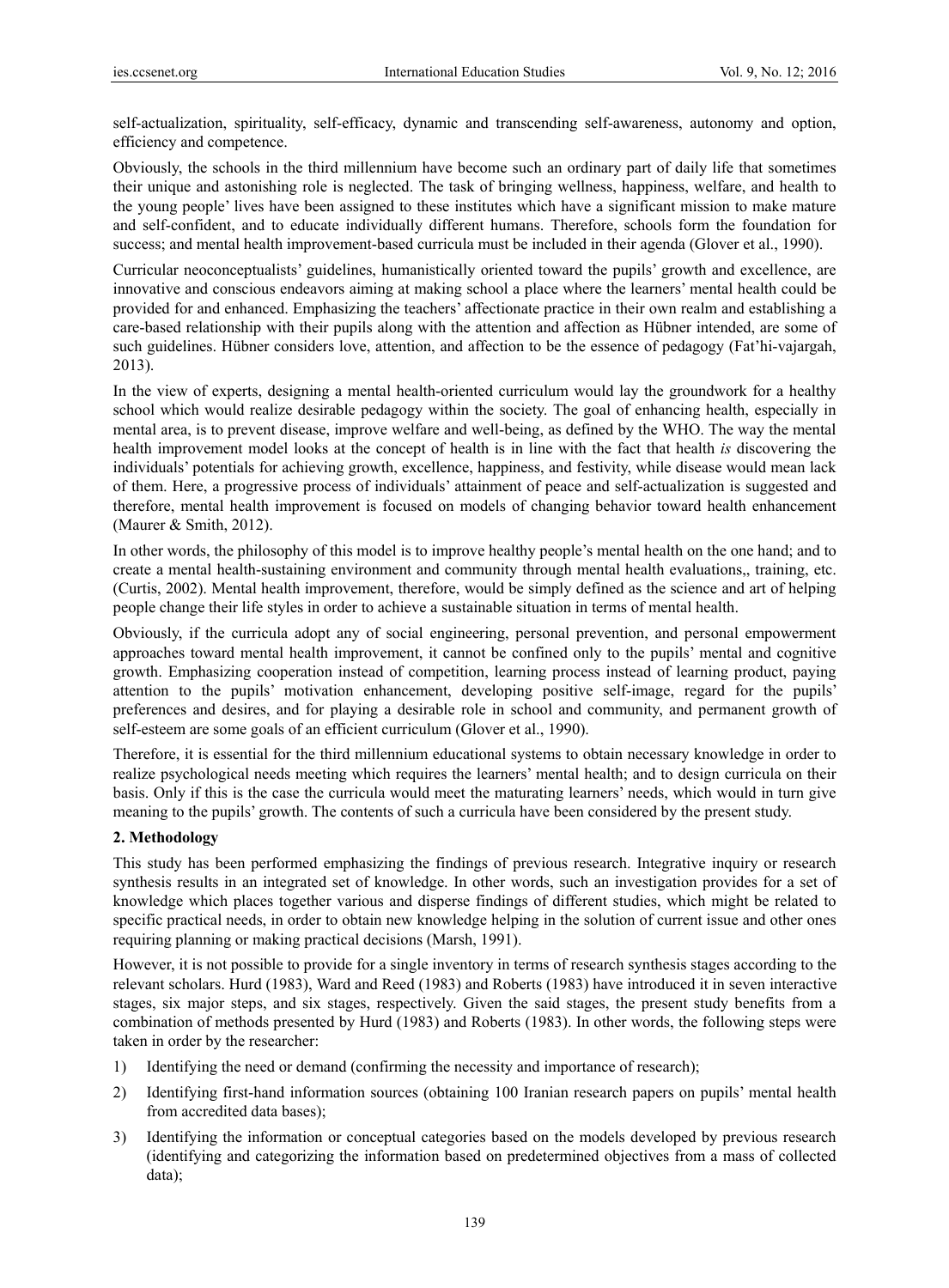- 4) Arranging the data in appropriate groups for intended use (resulting in the extraction of 200 concept codes from previous research);
- 5) Integrating the data within each engineering category/group (resulting in concepts co-categorization);
- 6) Interpreting the integrated data; and finally,
- 7) Presenting the findings.

## *2.1 Sampling Procedure*

In order to select Iranian papers on the subject of pupils'/students' mental health, the goal-oriented homogeneous sampling method was applied.

## 2.1.1 Sample Size

In qualitative research, the sample size is directly related to the researcher's decision and judgment; and according to Patton, this requires a trade-off between research extension and depth (Burg and Gall, 2007). Thus, sampling was gradually performed in terms of going through the research papers on the subject of students' mental health improvement, and continued to the saturation extent.

#### 2.1.2 Data Analysis Method

Subject coding method, recognized with three stages, namely, open, axial, and selective coding, was applied in this study for information analysis.

#### **3. Findings**

In order to answer the research question regarding the nature of a mental health improvement-based curriculum, the main findings were extracted from 100 research papers on the subject in the form of 215 concept codes and then, were identified using the researcher-made codes of health area. Furthermore, the same concepts were categorized into 18 objectives in two general areas, namely, mental health literacy and mental health skills. In other words, the results achieved in relation to a mental health improvement-based curriculum illustrated two more general categories of *content corresponding to mental health literacy* and *content corresponding to mental health skills* (Table 1).

| Main Categories        | Content-related Components            |  |
|------------------------|---------------------------------------|--|
|                        | Optimism and positive thinking        |  |
|                        | Healthy self-expression               |  |
|                        | Sociability                           |  |
|                        | Monotheistic life                     |  |
|                        | Happiness                             |  |
| Mental Health Literacy | Philosophy for children               |  |
|                        | Self-efficacy                         |  |
|                        | Innovation and creativity             |  |
|                        | Self-awareness and self-actualization |  |
|                        | Sexual education                      |  |
|                        | Ethical education                     |  |
|                        | Decision making and problem solving   |  |
|                        | Emotions management (EI)              |  |
|                        | Human relations/communications        |  |
| Mental Health Skills   | Critical thinking                     |  |
|                        | Creative thinking                     |  |
|                        | Tolerance and adaptation              |  |
|                        | Healthy and quality life.             |  |

Table 1. Mental health improvement-based curricular contents as found through research synthesis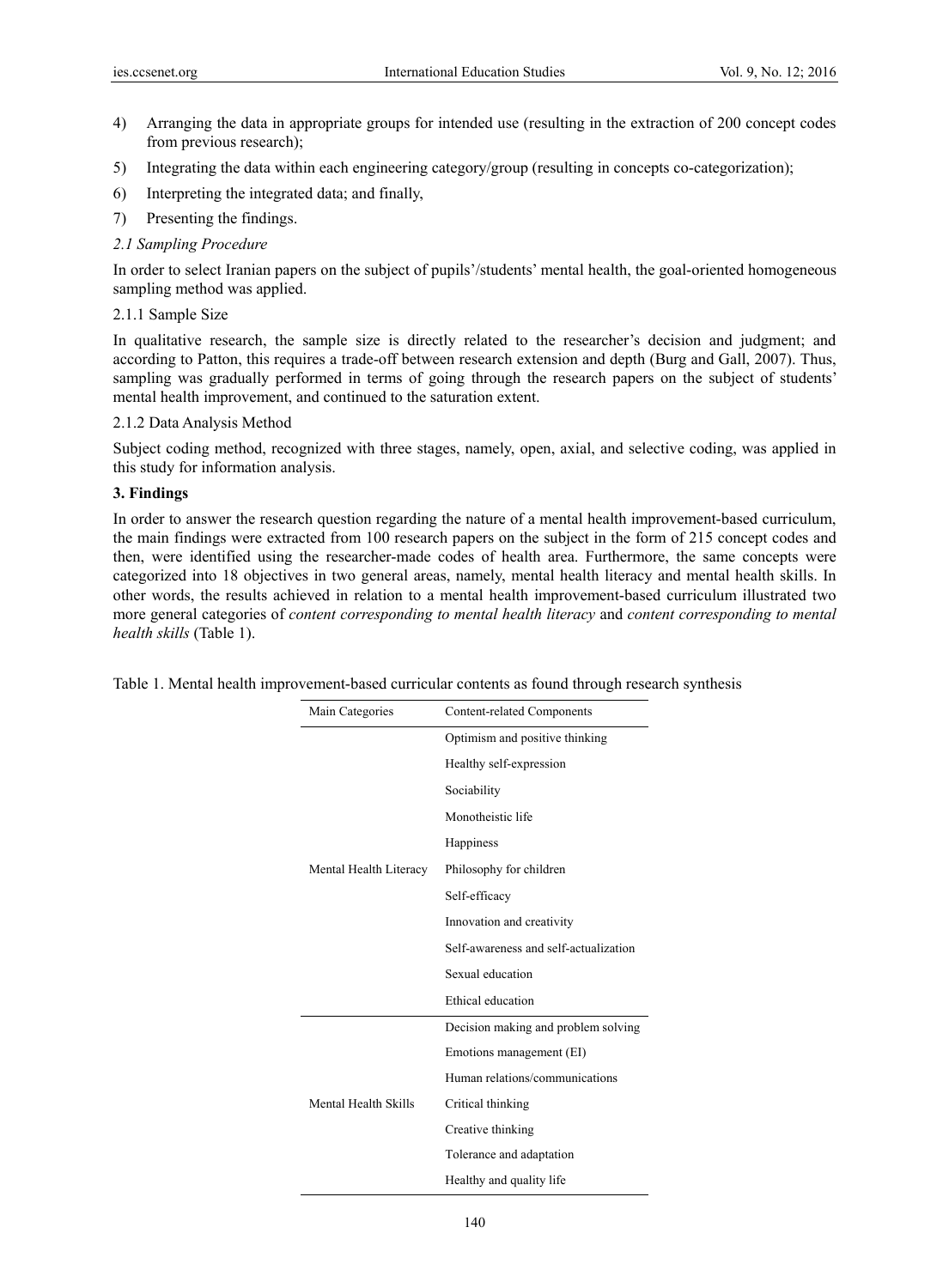#### *3.1 Mental Health Literacy*

Findings showed that mental health improvement-based curricular contents in the mental health literacy category would include education in such areas as optimism and positive thinking, healthy self-expression, sociability, monotheistic life, happiness, philosophy for children, self-efficacy, innovation, and creativity, self-awareness and self-actualization, sexual education, and ethical education. Education in the field of optimism and positive thinking corresponds to cognitive restructuring toward positive thinking and escape from solicitude, which should not be ignored by the curriculum. Based on findings in the same category, the teachings providing the pupils with the ability of healthy self-expression consist of emotional self-adjustment approaches, and orientation to assertiveness and use of unaggressive and non-passive behaviors in social interactions. Sociability, as another component of a mental health improvement-based curriculum in the mental health literacy category, is rooted in items such as social skills education, learning how to cooperate with others, and life values such as peace and responsibility. The monotheistic life component requires orientation to religious instructions and monotheistic life style which is aimed at conveying religious, mystic, and spiritual beliefs along with goal orientedness in life as well as connectedness to God and Creation. Education in happiness includes happiness program, happiness techniques, living in present, and exultation.

Based on the findings, it is essential that a program of philosophy for children, aiming at enhancing the pupils' mental health, be included in the curriculum, which is why it has been located in the mental health literacy category. Monotheistic cosmology, promoting logical thinking, development of reasoning and exploration are some important concept codes introducing the said findings.

Another finding is the necessity of a consideration in the curriculum for the introduction of self efficacy to the pupils in order to improve it. academic, social, emotional and physical self efficacy are the constituents of this component.

This study shows that education in innovation (creativity), due to its indispensable effect on mental health improvement and its constructs, should not be neglected in a curriculum that claims mental health improvement.

Education in self-awareness and self-actualization, as another component of a mental health improvement-based curricula content, has self-awareness and self-actualization skills as its core constituents.

Notions providing meaning to sexual education include sexual behavior management, emphasizing healthy formation of sexual identity, and preventing hazardous sexual behaviors.

Ethical education has been identified as a curricular content component because of the effect that education in ethical intelligence would have on mental health, self-control, and responsible behavior.

#### *3.2 Mental Health Skills*

Findings of this study have placed the mental health improvement-based curricular contents in the mental health skills category in such components as decision making and problem solving, emotions management (EI), human communications, critical thinking, creative thinking, adaptation and tolerance, and healthy and quality living.

Decision making and problem solving skills shall necessitate education in sound and correct decision making, problem finding, problem recognition, and positive problem solving skills.

Emotional management, emotional awareness, and EI adjustment constitute the EI component.

Human communications skills are formed of interpersonal and group communication knowledge and practice by the pupils.

Instruction in logical thinking, and breeding creative ideas and viewpoints would improve critical thinking and develop creative thinking skills.

Enhancing skills in the field of adaptation and tolerance also has its proper place in the curriculum and is presented by learning social and academic adaptation skills, conflict management, learning tolerance, failure acceptance, and toleration, positive adaptation to unpleasant conditions, and identifying and application of tolerance.

Education in quality healthy living, as an important component of such a curriculum, would imply the necessity of pupils' orientation to mental health principles, stress and anger management, living with self-esteem, and learning how to lead a quality life.

## **4. Discussion and Conclusion**

This research, performed using research synthesis method, relying upon 100 papers on the subject of pupils' mental health from Iranian scholars, began asking an essential question: What are the components of mental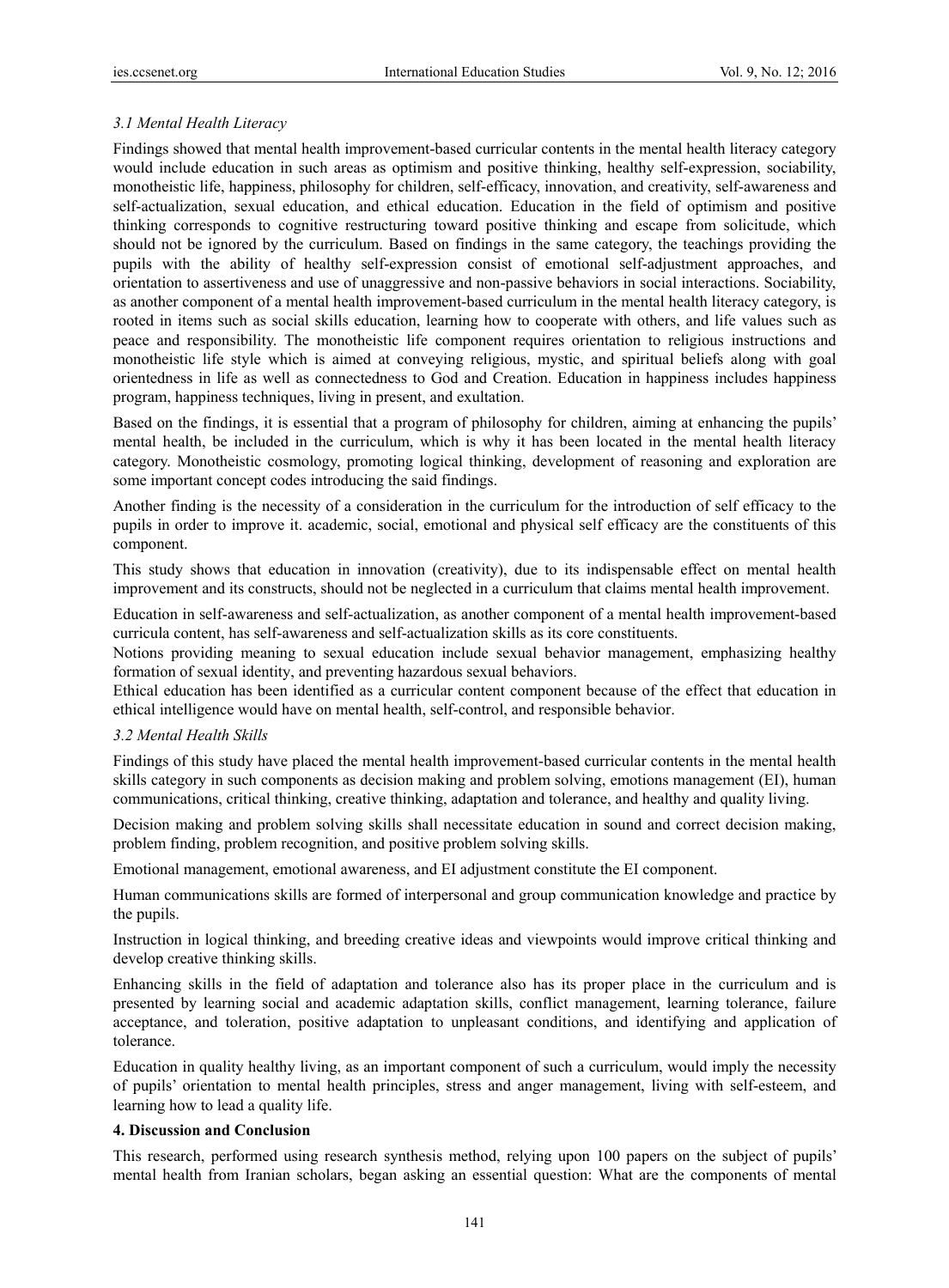health improvement-based curricular contents? Findings showed that in order to improve the pupils' mental health, a curriculum possessing components in two general categories, namely mental health literacy and mental health skills, has to be designed. Obviously, a curriculum claiming the enhancement of mental health cannot ignore transferring knowledge and information regarding mental health; adding to knowledge on optimism and positive thinking; teaching monotheistic life; teaching happiness; philosophy for children; recognition of self-efficacy; education on innovation (creativity); education on self-awareness and self-actualization; sexual education; and ethical education, all of which represent mental health altogether.

The curriculum shall not neglect education in positive thinking and optimism because many researchers have confirmed its effect on mental health (Shoshani & Steinmetz, 2014; Ramezani et al., 2015; Jaffari et al., 2014; Hamid et al., 2013). In other words, acquired optimism lowers stress and depression in the face of failure. Individuals with optimistic explanatory style handle stresses better; and take more care about their psychological health. Therefore, optimist pupils have less behavioral problems in school and are more adaptive (Seligman, 2011). In the view of positive psychology intended by Seligman (2004) also blissfulness corresponds to individuals' optimal performance. Blissful people enjoy mental peace along with satisfaction from life; and are optimist, enthusiastic, goal-oriented, and have a healthy life style.

Self-expression capability, another component of mental health literacy category, has been received attention from WHO (2015) in its life skills programs. Self-expression in the form of assertive behavior and response, and avoiding aggressive or passive ones, may prevent negative peer submission and conformity in cases of delinquent and hazardous behaviors such as hazardous sexual behavior, substance and alcohol abuse, violence, and joining gangs, etc. the art of saying "no" in such cases is rooted in the developed capability of self-expression in adolescents in a positive and health-based manner. Development of pupils' psychological health can be explained and predicted in the light of such capabilities.

Inclusion of sociability in the curricula contents is explained by the fact that schools are the first and most important learning settings where potentials are actualized and academic advances are achieved. Moreover, schools promote cultural acceptance, value-based beliefs, lawfulness, and regard for social beliefs and regulations. Schools also promote the advancement of spiritual, cultural, mental, and physical growth and emotional improvement of adolescents and young people. In this view, schools are a groundwork for success and their curricula should create the opportunity to turn the pupils into expert, experienced, innovative, self-sufficient, and self-relying adults (Atkinson & Hornby, 2008).

Obviously, citizens with such personal traits would enjoy more desirable statuses in all of mental health constructs. Therefore, a mental health improving curriculum cannot ignore instructions leading to such auspicious outcomes.

Another concern of a mental health improving curriculum is the restoration and reconstruction of individuals' life styles or functions in major life tasks according to Adler – job or school, love or friendship, spirituality and self-acceptance, and levels of success or failure in any of those situations- it should become the focus of enabling educational experts. Therefore, teaching monotheistic life may play a role in mental health enhancement because research shows that religious and eschatological beliefs aid in individuals' mental health on the one hand, leading to the prevention of hazardous behaviors threatening mental health and reduction of tensions and failures, and improvement of mental peace (Ebrahimi, 2006); and on the other hand, there is a significant correlation between spiritual blissfulness (self-satisfaction from relation to God and sense of goal orientedness in life) and mental health (Hassani-Vajari et al., 2005); and the significant relationship between spiritual intelligence and quality of life, mental health and vitality has been confirmed (Ghamari et al., 2013).

Findings also point out the education in happiness program and teaching happiness techniques. According to Seligman (2011), parents demand the teaching of wellness skills in school to ensure their children's mental health. Items such as happiness, self-confidence, contentment, fulfillment, balance, good stuff, kindness, health, satisfaction, love, civility, meaning, etc. have a priority compared to the school's academic and traditional role. Also research has shown the effect of happiness program and happiness techniques instructions on improved mental health (Gholamali-Lavassani et al., 2014; Shakernia et al., 2013).

The presence of philosophy instructions in the said curricular contents can be explained relying on research results implying its effect on improved mental health and reduced mental disorders (Esmaiili, 2007); promotion of respect and kindness; nurturing reasoning, critical questions and responsible thinking; improved self-esteem and empathy; and improved cooperativeness (Hedayati, 2011).

Another component found in this study is the education in self-efficacy which is supported by the Articles of WHO where it is defined as part of mental health concept (WHO Report, 2012); and on by international research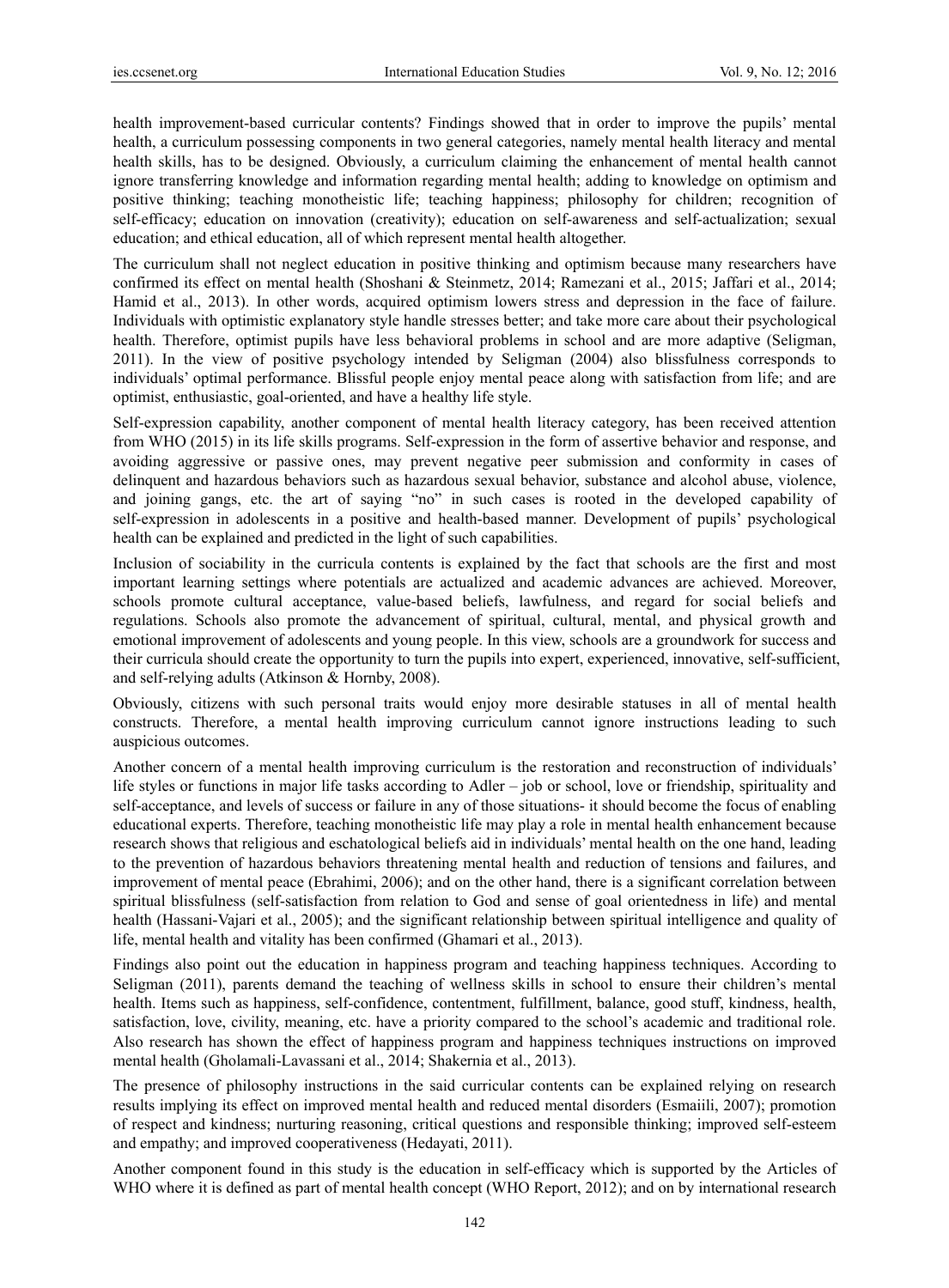findings (B. Sadoc, V. Sadoc, & Rulz, 2009).

The curriculum in question should also address innovation (creativity). If an indicator of mentally healthy individuals is the possession of creativity (Shultz and Schultz, 2013), and if, as research suggests, there is a negative correlation between creativity and issues such as anxiety, depression, and tension; and a positive correlation with self-respect and other constructs of mental health (Khosravani & Gilani, 2007), education in creativity should not face the same destiny as the absurd or neglectful curriculum.

On the other hand, a curriculum striving for fulfilling the talents, compassion, perception of one's value along with confirming the others, constructive and positive social interactions, orientation in personal life, preparation for experiencing, creativity, and lack of unquestioned submission to the environment, should not become merely a tool for climbing the social, professional hierarchies (Zaldivar, 2015). Therefore, the concern for the instruction of self-awareness and self-actualization in the mental health improving curriculum has to be taken seriously. Self-awareness is the core of any goal-oriented activity to retain and improve mental health. Effective emotional management, in the first place, requires the recognition of emotions and the individual's awareness of their presence and how to control them (Deci & Ryan, 2008). In the view of D. Schultz and S. Schultz (2013), also, insight on oneself is fundamental in positive psychology development and achieving mental health. On this basis, the acceptance and recognition of capabilities and limitations have been identified as the key to empowerment in mental health and achieving self-actualization (Clark & Barry, 2015).

In regard with sexual education, there is no doubt that managing sexual behavior, supervising the formation of healthy sexual thinking, and avoidance of unhealthy sexual behaviors which, research suggest, affect mental health (Abolghasemi et al., 2010; Motlagh et al., 2010), can be learned and require attendance of teaching process and learning in school.

Given the conformation of the effect of ethical intelligence education on mental health, if self-control and responsible conduct (Jaffari et al., 2013), practicing moral orientation, creating and retaining moral interactions in school in the form of ethical education and as part of a mental health improving curriculum, led to the institutionalization of the said skill, it would go beyond school environment, facilitating ethical improvement in individual, social, national, and international levels, expanding mental health in the said areas.

As shown in Table 1, the content corresponding to mental health skills can be presented in the form of decision making and problem solving skills, adaptation and toleration skills, emotional management (EI), human communications skills, critical thinking skills, creative thinking skills, and healthy quality life skills.

The problem solving, decision making, and toleration skills remind the fact that life is interwoven with conflicting problems and challenges. Those skills require discretion and application of knowledge and competencies leading to learner's appropriate response to a certain situation or reaching the intended goal, and making rational decisions. In other words, problem solving requires the application of previously acquired knowledge and skills in new situations and rational decision making to select the best solution among existing ones. Such a knowledge and competency, along with toleration, adaptation, and successful dealing with stress factors, can be learned and their appropriate application may assist the individuals in dealing with conflicts raised by problematic situations which distort their cognitive or psychological balance. Skills which, according to Ken et al. (2015) are the essential elements in life management and lead to improved performance and efficacy. Obviously, if good adaptation with the environment and toleration against inevitable failures in life are indications of mental health, as suggested by Sadoc and Rolz (2015), teaching such skills should be considered by a curriculum claiming the improvement of the pupils' mental health.

Development of critical and creative thinking, on the other hand, requires the acquisition of knowledge and skills regarding thought, courage for novel thinking, lack of fear from failure, subjective problem solving, mental questioning, idea-processing capability, ideal-refining, comprehensive vision, wise criticism of written and spoken materials, and lack of unquestioned submission in front of ideas, are skills that can be developed through education, as experts such as Seligman (2011), Rani and Singh (2015), Jensen (2015), Cooper et al. (2009), Tapa et al. (2013), D. Schultz and S. Schultz (2013), Williams and Penman (2012), Wright et al. (2006), Walsh (2011), and Carvalho (2012) have also insisted. Obviously, the entirety of the said skills facilitates the self-actualization of other capabilities in the areas of positive self-image, self-esteem, perfectionism, and satisfaction of life. This in turn would lead to self-expression and appropriate control over emotions which would immune the peaceful and lovely sea of life from the emergence of the destructive waves of anger, despair, aggression, and stressful and anxiety-bearing impulses.

Based on the foregoing, and according to the experts, one cannot hope the improvement of mental health without developing its requisite skills in pupils. Items such as communication skills, social interaction, empathy and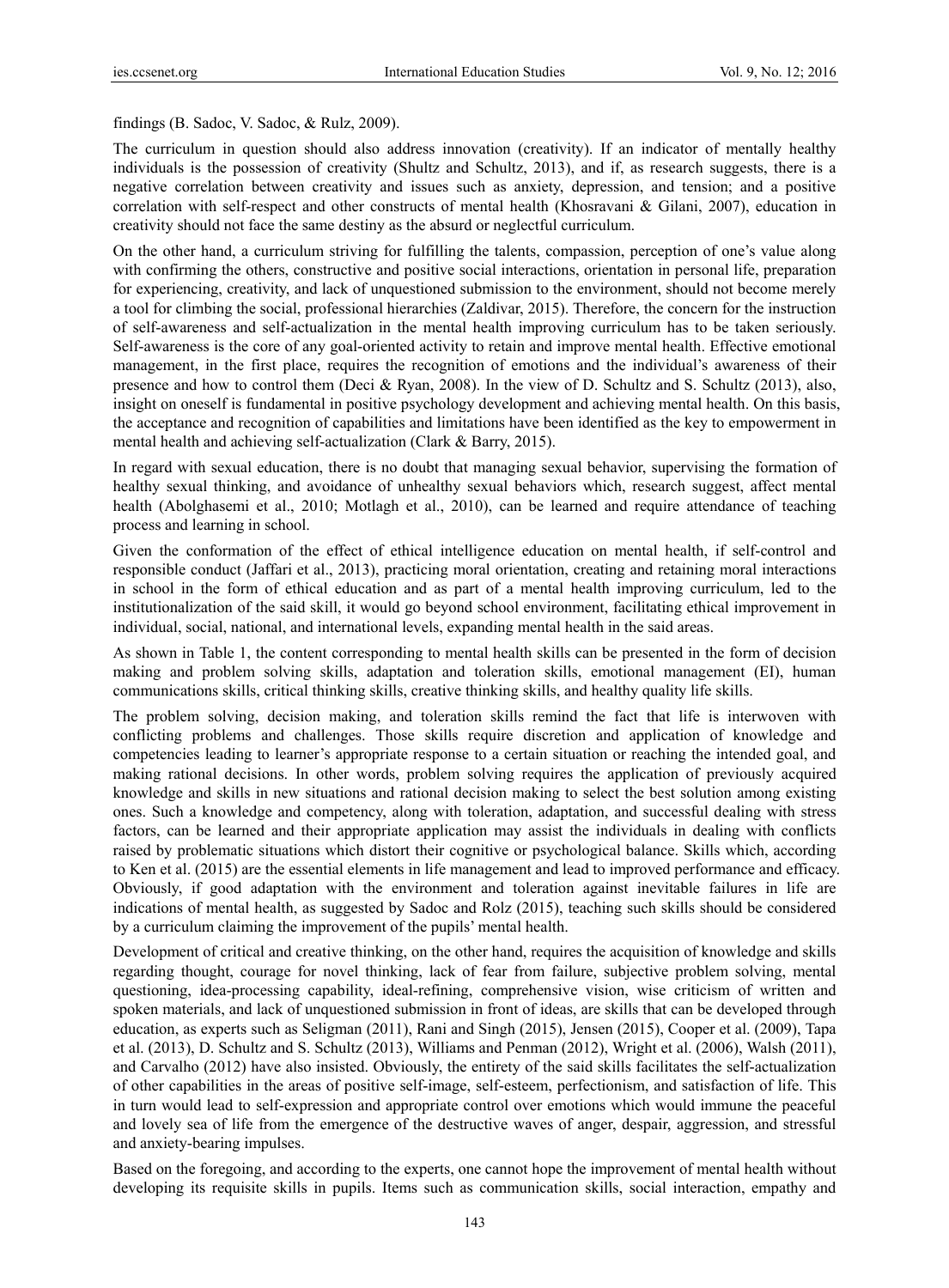mutual support skills (Carvalho, 2012); liking the positive relationship with others (Argyle, 2001); positive peer interaction (Moote et al., 1999); healthy communication (Richardson et al., 2012); effective communication and positive interpersonal relationships (Rani & Singh, 2015) should be institutionalized in the pupils through the curriculum and in the form of human communications skills. The mankind's inability to solve the mental health-threatening and annoying challenges such as war, violence, discrimination, terrorism, racism, etc., notwithstanding its entry to third millennium, indicate its ignorance and inability of solving its challenges through dialog and humane relationships and discourse, which explains the necessity of the presence of the said content in the curricula in another way.

Findings also indicated that quality healthy life skills, as a key element of mental health improving curriculum, should become part of the elementary school planners' agenda. Understanding and applying such skills requires increased knowledge on life skills (Carvalho, 2012). Since knowledge acquisition on decision making and problem solving, creative and critical thinking, empathy and self-assistance, human communications, adaptation, and identifying the emotions and how to desirably control them in school would have permanent effects on the pupils' personalities, academic behaviors, and professional incentives (D. Schultz & S. Schultz, 2013), this finding can be explained.

Development of emotional intelligence (EI), also, as part of cerebral capital, is possible through learning (Cooper et al., 2009). Teaching emotional management, toward improving the pupils' EI, provides a possibility to improve group relationships, development of social capital, empathic and positive interactions, thus being located among the findings corresponding to mental health improving curriculum. EI adjustment skill for controlling and improving interpersonal relationships, solving the conflicts, controlling anger, and avoiding aggression, is one of the goals considered by WHO (2015) in the field of mental health education in school.

In the view of experts such as Deci and Ryan (2008), and Carvalho (2012), creating an expanded view of mental health and perception of its real value for the present and future, and promoting it for wellbeing, is an essential goal of mental health education in school. Such a view is rooted in the fact that humans, with over 2000 years of experience, have realized their need for peace, happiness, and mental health. The calculating humans have realized their loss in the tradeoffs of industrial development and mental health, leading to the feeling of failure, perturbation, derangement, anxiety, depression, absurdity, and humiliation. Now, perceiving such unpleasant feelings, humans have found the solution not in denying industrial progress or putting it aside, but in developing psychological capabilities to achieve desirable adaptation, improved self-confidence, better self-efficacy, grown positive self-image and self-esteem, and briefly, in mental health improvement. In that confusion and anxiousness, and in this hope and self-confidence, everyone has realized the importance of education across the globe, perhaps hooping that from the same path where the advanced civilization of technology era has emerged, the miracle of education, once again, would result in the improvement of those skills which might lead the world citizens with a better mental health toward blissfu8lness and happiness. A miracle which perhaps would save the humans from psychological suffering and challenges depriving them of peace.

The life-saving presence of psychological principles in the education area, and especially, in the curricula, brings the conceptual borders of mental health and pedagogy closer on a daily basis. Here, pedagogy means the administration and direction of human improvement and development process in order to give orientation toward infinite perfection (Maleki, 2014). According to Rutter (1993), schooling experience has become increasingly important in the children's psychological and intellectual (cognitive) development. Therefore he emphasizes that schools must be as much concerned with the learners' self-esteem and mental health as they care about their academic success.

Notwithstanding the said mission, in the view of critical theorists, life in today's schools has become very artificial, unreal, and reduced to repeated, boring and annoying experiences. All children with low, middle, and high intelligence levels, are equally unsatisfied with schools and their homework because they are not in harmony with human nature, reflecting a disregard for and alienation from mental health as if schools are symbols of spiritless life (Ghaderi, 2014). Therefore, it seems that the time to trust in a curriculum designed based on mental health improvement has come. Perhaps vitality and vivacity could be presented to the future makers who will certainly live in a more stressful, implacable, and unkind world. The evidence for such a future already can be seen in the beginning of third millennium and therefore, the future generation requires more mental health literacy and skills in order to cope with such calamities. Perhaps applying the findings of this study make today's curriculum a peaceful song for future.

#### **References**

Argyle, M. A. (2001). *The psychology of happiness*. London: Routledge.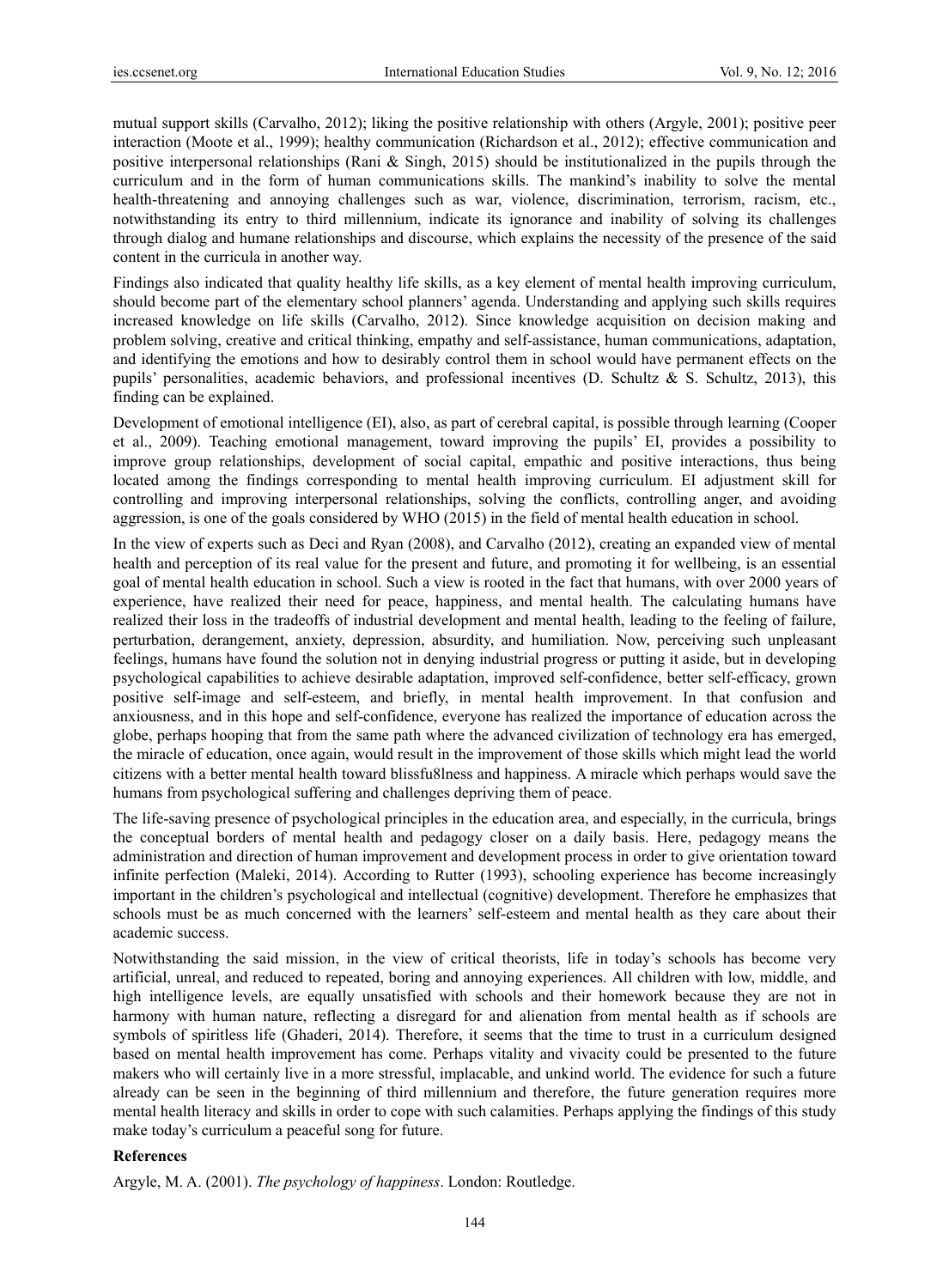- Askell-Williams, H., & Cefai, C. (2014). Australian and Maltese teachers' perspectives about their capabilities for mental health promotion in school settings. *Teaching and Teacher Education, 40*, 61-72. https://doi.org/10.1016/j.tate.2014.02.003
- Atkinson, M., & Hornby, G. (2008). *Mental Health Handbook for Schools*. London: Talylor & Francis.
- Bonell, C., Humphrey, N., Fletcher, A., Moore, L., Anderson, R., & Campbell, R. (2014). *Why schools should promote students' health and wellbeing*. BMJ: British Medical Journal, 348.
- Carvalho, G. S. (2012). *Health Education in Portuguese Schools*. In Health Education in Context (pp. 37-46). Sense Publishers. https://doi.org/10.1007/978-94-6091-876-6\_5
- Clarke, A. M., & Barry, M. M. (2015). *Implementing mental health promoting schools*. In Schools for Health and Sustainability (pp. 313-338). Springer Netherlands. https://doi.org/10.1007/978-94-017-9171-7\_15
- Cooper, C. L., Goswami, U., & Sahakian, B. J. (2009). *Mental capital and wellbeing*. John Wiley & Sons.
- Cumming, J., & Cumming, E. (2014). Mental Health Education in A Canadian Community. *Sociological Practice, 8*(1), 11.
- Curtis, A. (2002). *Health Psychology*. London: Taylor & Francis.
- Deci, E. L., & Ryan, R. M. (2008b). Facilitating optimal motivation and psychological well-being across life's domains. *Canadian Psychology/Psychologiecanadienne, 49*(1), 14-23. https://doi.org/10.1037/0708-5591.49.1.14
- Ebadi, S. H. (2013). Hidden Curriculum: An Apparent Challenge or an Unexplored Opportunity? *International Journal of Academic Research in Progressive Education and Development, 2*(3), 62-75. https://doi.org/10.6007/IJARPED/v2-i3/25
- Ebrahimi A., (2006). Eschatologist beliefs and their relationship with mental health. *Psychology and religion, 3*, 107-126.
- Esmaiili, M. (2007). Study of the effect of Islamic cosmology's expansion on increased mental health. *Consultative research, 24*, 41-52.
- Fathivajargah, K. (2013). *Curriculum: Toward New Identities*. Tehran, Iran: Ayyizh Publishers.
- Flick, U. (2009). *An introduction to qualitative research*. Sage.
- Gall, M. D., & Gall, J. P., B., & Walter, R. (2007). *Educational Research: An Introduction*. Boston: Allyn & Bacon.
- Ganji, H. (2015). *Mental Helath*. Tehran: Arasbaran publishers.
- Ghaderi, M. (2014). *Grounds for Understanding Curriculum*. Tehran, Iran: YadvarehKetab Publishers.
- Ghamari, M., Kiyan-nejad, N., Fathi-eghdam, Gh., Parsiyan, A., & Hegrani-shad, M. (2013). Relationship between spiritual intelligence and toleration with the pupils' quality of life. *Proceedings of sixth international conference on child and adolescent psychology*. Tabriz, University of medical science and healthcare services.
- Gholamali-Lavasani, M., Rastgoo, L., Azarb-bonyad, A., & Ahmadi, T. (2014). Effect of happiness education in cognitive behavioral method on self efficacy beliefs and academic stress. *Cognitive Strategies in Learning, Biquarterly magazine, 2*(3), 1-18.
- Glover, J. A., Bruning, R. H., & Filbeck, R. (1990). *Educational psychology: Principles and applications*. Scott, Foresman/Little Brown Higher Education.
- Goodlad, J. I. (1983). The school as workplace. *Staff development*, 36-61.
- Hamid, N., Golestan-pour, M., & Karimnejad, F. (2013). Simple and multiple relationship of religious identity, mental health and optimism. *Psychology and religion, 6*(1), 77-90.
- Han, S. S., & Weiss, B. (2005). Sustainability of teacher implementation of school-based mental health programs. *Journal of abnormal child psychology, 33*(6), 665-679. https://doi.org/10.1007/s10802-005-7646-2
- Hassani-Vajari, K., & Bahrami, E. (2005). Role of religious confrontation and spiritual blissfulness in mental health explanation. *Psychology magazine, 35*, 248-260.
- Hedayati, M. (2011). Philosophy for children and control of aggression. *Thinking and child magazine, 3*, 109-134.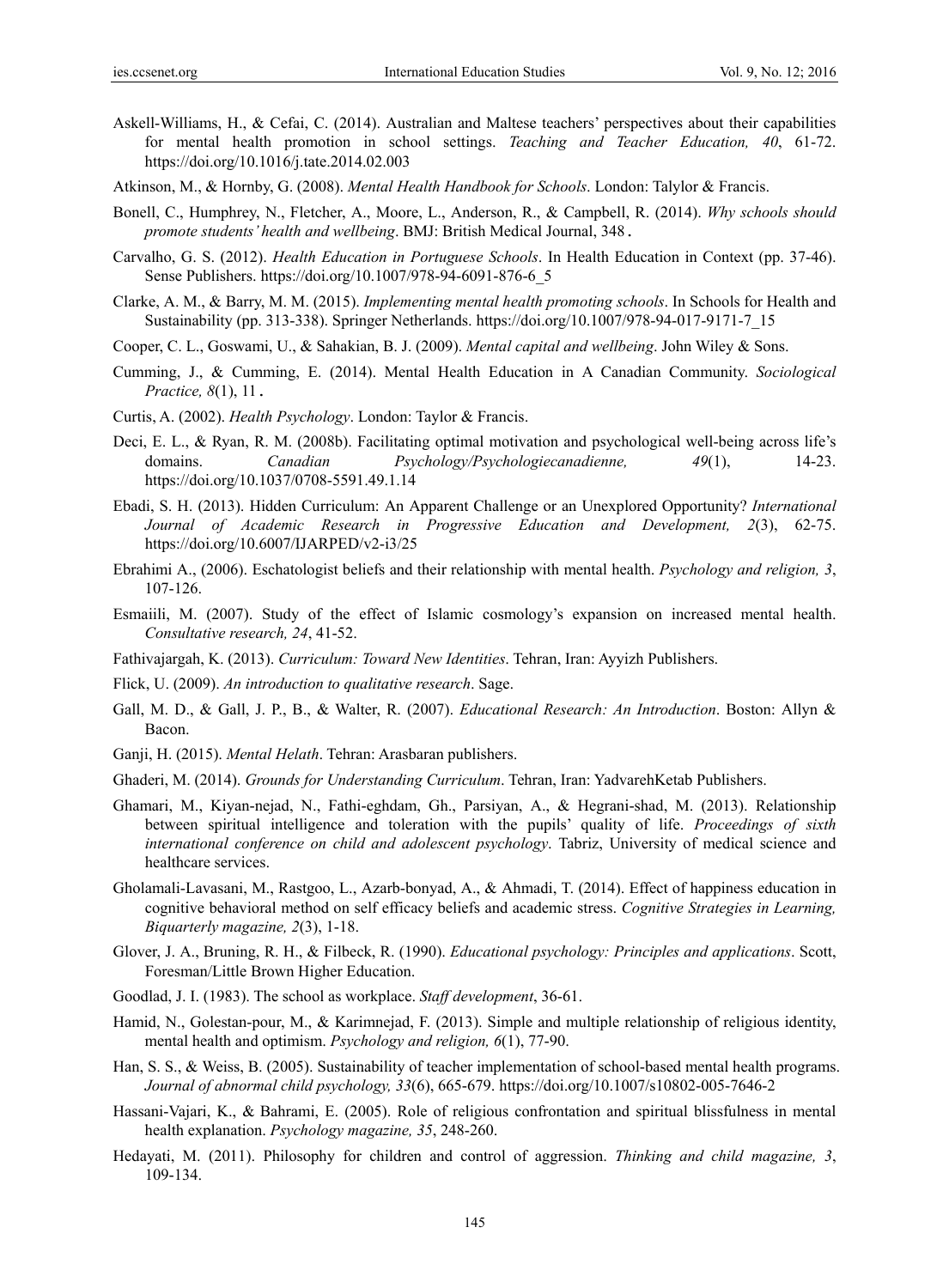- Herian, M. N., Tay, L., Hamm, J. A., & Diener, E. (2014). Social capital, ideology, and health in the United States. *Social Science & Medicine, 105*, 30-37. https://doi.org/10.1016/j.socscimed.2014.01.003
- Hurd, P. (1983). *Synthesis processes in curriculum development*. Knowledge structure and use: Implications for synthesis and interpretation (pp. 643-670).
- Jaffari,. A., Mehrqani, L., Keshavarzi, S., & Kaveh, M. (2014). Effect of optimism education through film presentation on the pupils' social adequacy. *Hygiene and health improvement quarterly, 2*(1), 57-64.
- Maleki, H. (2014). *Education Indicators*. Tehran: Ayizh publishers.
- Marsh, C. J. (1991). Integrative inquiry: The research synthesis. *Forms of curriculum inquiry*, 271-283.
- Maurer, F. A., & Smith, C. M. (2012). *Community/public health nursing practice: Health for families and populations*. Elsevier Health Sciences.
- Moote, G. T., Smyth, N. J., &Wodarski, J. S. (1999). Social skills training with youth in school settings: A review. *Research on social work practice, 9*(4), 427-465. https://doi.org/10.1177/104973159900900403
- Noddings, N. (2005). *The Challenge to Care in Schools: An Alternative Approach to Education* (2nd Ed.). Teachers College Press.
- Ornstein, A. C., & Hunkins, F. P. (2004). *Curriculum: Foundations, principles and issues* (4. bs.).
- Pinar, W. F. (1988). *Whole, bright, deep with understanding: Issues in qualitative research and autobiographical method. Contemporary curriculum discourses* (pp. 134-153).
- Ramezani, Kh., Shahani-yeilagh, M., & Maktabi, Gh. (2015). Effect of attributive re-education on optimism and pessimism in elementary pupils of Ahwaz city. *Armaghane Danesh, 20*(2), 172-183.
- Rani, R., & Singh, A. (2015). Life Skills Education (LSE) in Tertiary Institutions-need of the hour. *ZENITH International Journal of Multidisciplinary Research, 5*(2), 68-73.
- Richardson, T., Zucker, L., &Morrissette, M. (2012). School-Based Adolescent Mental Health Programs. *Social Work Today, 12*(6), 24-36.
- Roberts, J. (1983). Quick turnaround synthesis/interpretation for practitioners. In S. A. Ward, & L. J. Reed (Eds.), *Knowledge Structure and Use: Implications for Synthesis and Interpretation* (pp. 423-486). Temple University Press.
- Roeser, R. W., & Eccles, J. S. (2014). Schooling and the Mental Health of Children and Adolescents in the United States. In *Handbook of Developmental Psychopathology* (pp. 163-184). Springer US. https://doi.org/10.1007/978-1-4614-9608-3\_9
- Rotter, J. B. (1993). Expectancies. *History of clinical psychology in autobiography, 2*, 273-284.
- Sadock, B. L., Sadock, V. A., & Rulz, P. (2009). *Kaplan & Sadock's comprehensive textbook of psychiatry* (9th ed.). Philadelphia: Lippincott Williams & Wilkins.
- Schultz, D., & Schultz, S. (2013). *Theories of personality*. Cengage Learning.
- Seligman, M. E. (2004). *Authentic happiness: Using the new positive psychology to realize your potential for lasting fulfillment*. New York: Atria Book.
- Seligman, M. E. (2011). *Flourish: A Visionary New Understanding of Happiness and Well-being*. Simon & Schuster, New York.
- Shakernia, F., Behrooz, B., Farhadi, M., & Amiri, Sh. (2013). Effectiveness of happiness education programs on self esteem and depression of elementary pupils. *Birjand university of Medicince magazine, 20*(2), 18-35.
- Shoshani, A., & Steinmetz, S. (2014). Positive psychology at school: A school-based intervention to promote adolescents' mental health and well-being. *Journal of Happiness Studies, 15*(6), 1289-1311. https://doi.org/10.1007/s10902-013-9476-1
- Singh, A. (2014). A Study of Adjustment Problems of Pupil Teachers in Bhiwani District, Haryana. *Asian Journal of Multidisciplinary Studies, 2*(8).
- Stein, R. D., Sontag-Padilla, L., Chan, O. K., Ann-Kase, C., Jaycox, L. H., & D'Amico, E. (2014). *Evaluating the California Mental Health Services Authority's Student Mental Health Initiative*. Research Report: California Mental Health Services Authority (CalMHSA).
- Temcheff, C. E., Derevensky, J. L., St-Pierre, R. A., Gupta, R., & Martin, I. (2014). Beliefs and Attitudes of